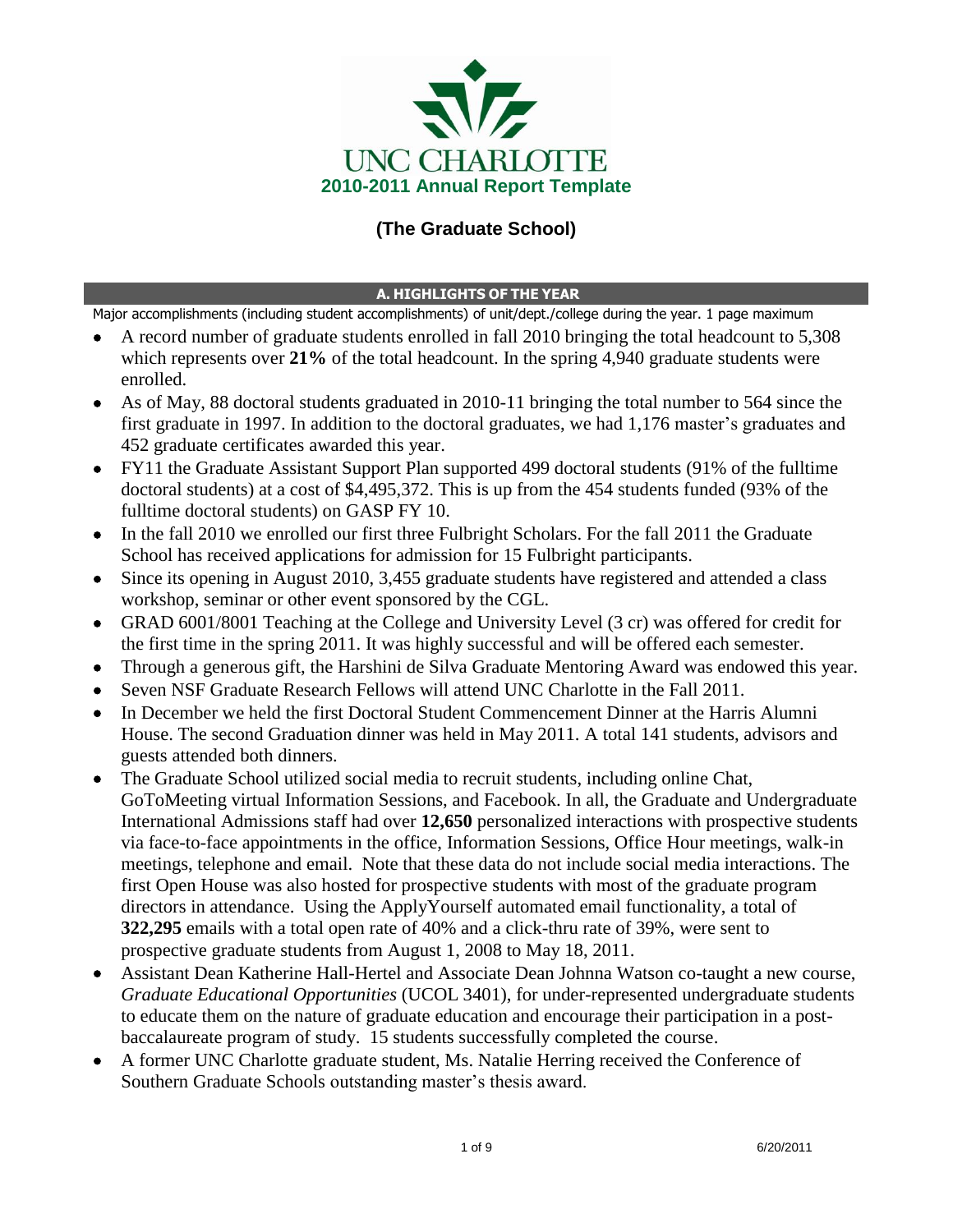

## **B. EXECUTIVE SUMMARY OF ANNUAL PROGRESS IN ACHIEVING 2010-2015 STRATEGIC PLAN GOALS**

1-3 pages maximum

**1. OVERALL PROGRESS IN ACHIEVING GOALS IN 2010-2015 STRATEGIC PLAN: Briefly** comment on the unit/dept./college's overall progress in achieving goals in the 2010-2015 Strategic Plan.

Despite the continuing economic downturn, the Graduate School continued to make progress in achieving the goals described in our strategic plan. Some of the measureable outcomes we have achieved include:

- Exceeded the enrollment goal for graduate students in the fall term.
- Record numbers of students graduated at the doctorate and master's levels.
- Supported the implementation of one new doctoral degree and three new master"s degrees. Submitted plans to implement new master"s degrees in Health Informatics and Real Estate
- Increased private donations for graduate student fellowships and other kinds of funding to attract and retain high quality students.
- Increased ethnic diversity among graduate students who are U.S. citizens, permanent residents or are citizens of other countries.
- Promoted the use of technology by implementing social networking sites for engaging past and future students; provided enhanced Web services for faculty students and staff; improved recruiting and admissions software; played major leadership in programming, testing, and training in the use of Banner.
- Encouraged and supported graduate student professional development centrally and through the individual academic units.
- Improved graduate education and career preparation of professional master"s programs.
- Continued a new focus to improve the career development and working conditions for postdoctoral scholars.
- Improved our communications with Graduate Programs by launching new initiatives such as an on-line newsletter, a web-based resource center, and targeted training sessions for Graduate Program Directors. Also developed improved workflow processing for funding opportunities and matriculated students services. These included a new web-based award management tool and an eCandidacy form.

#### **2. MAJOR NEW ACTION STEPS PLANNED (IF ANY) TO ACHIEVE GOALS IN 2010-2015 STRATEGIC PLAN:**

Describe major new action steps planned (if any) to achieve goals in the 2010-2015 Strategic Plan. Do not include QEP plans in this section. (Note: this section was included in the event that major new action steps became necessary after the 2010-2015 Strategic Plan was finalized. For most units/depts./colleges, this section will be blank.)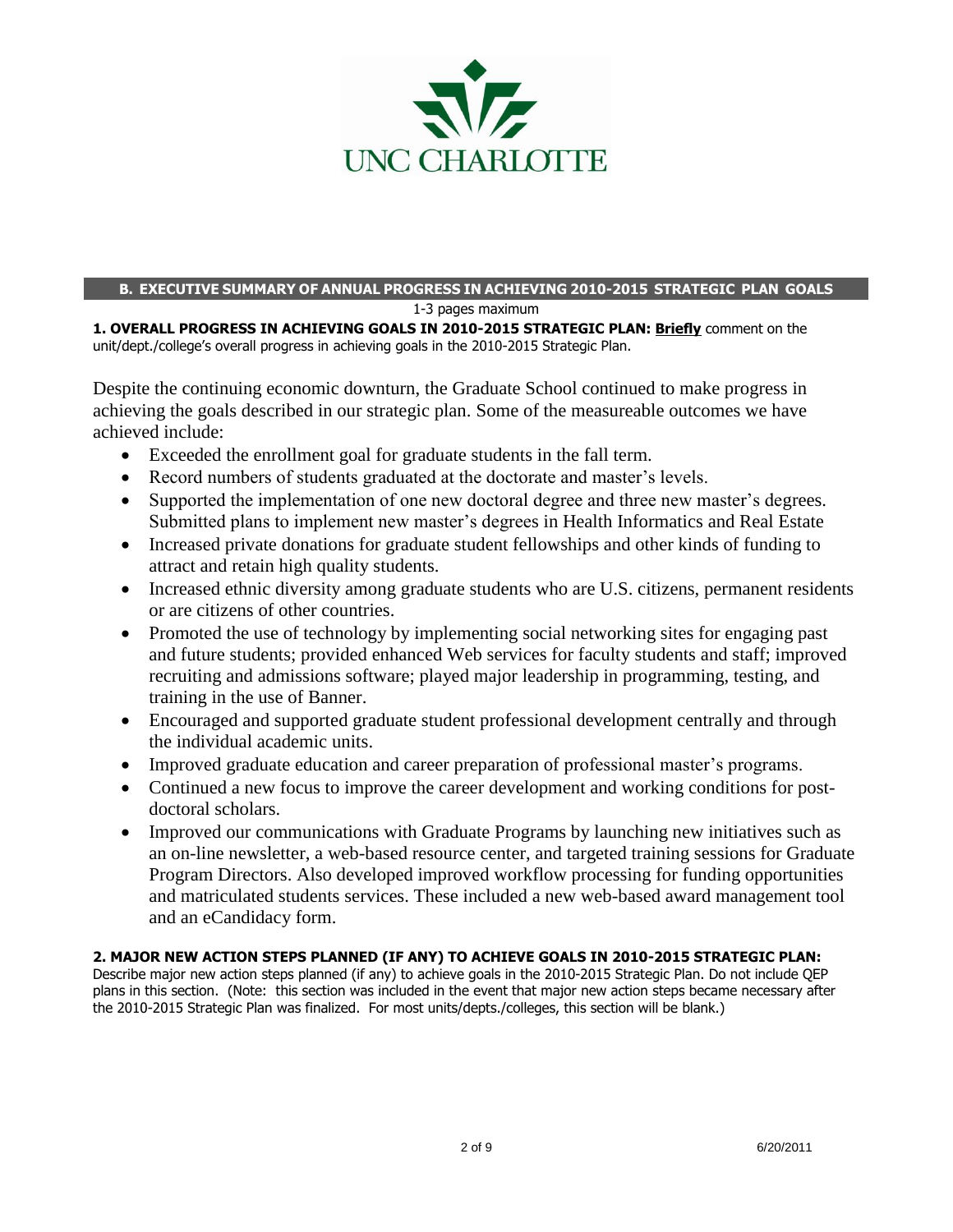

**3. QUALITY ENHANCEMENT PLAN:** Develop a Quality Enhancement Plan (QEP) for the coming academic year that identifies a major issue in the unit/dept./college or that is critical to enhancing student learning and/or educational quality. The QEP should identify the issue the unit/dept./college plans to address, the action steps the unit/dept./college will take, and the effectiveness measures that will be used to assess the success of the QEP.

Over the past ten years, UNC Charlotte has experienced considerable growth in both the number and quality of our student body. In the fall 2000 the University enrolled a total of 16,955 students; in 2010 more than 25,000 students registered for classes. It is anticipated that our growth will continue perhaps reaching 35,000 students or more by 2020. In order to manage this increase in student head count while maintaining educational quality and competitiveness, we must plan and implement processes that focus on what is best for students" success while increasing enrollment numbers and stabilizing institutional revenues.

The Graduate School Quality Enhancement Plan employs two action themes to guide our efforts to improve graduate education**: (1) attracting and retaining quality students** and **(2) enriching the academic environment**. While listed separately both objectives are deeply intertwined and mutually supportive. While **attracting quality students,** we recognize the complex interplay between the academic background and intellectual characteristics of students and the size of enrollment. To educate students for the future, the essential ingredient must be excellence in all aspects of their education. The University must seek the "right-size" in the numbers of undergraduates, graduate students, and faculty and then focus on recruiting highly meritorious students. To follow this road requires thoughtful planning so we must engage in a campus-wide discussion to map the qualitative and quantitative drivers that will determine who our future students are and what it will require to educate them. Some of the more significant questions we must consider in planning our course over the next several years include:

- The mission of the University and the role we play in the region, state, nation, and world
- Given our resources, what is our enrollment capacity and what are the optimal enrollments in terms of numbers (e.g., graduate, undergraduate, degree-seeking, non-degree-seeking), quality, and diversity?
- What are the best practices in student recruitment to meet these enrollment goals?
- How do we manage tuition and student fee increases with both need-based and merit-based financial aid opportunities for our students?
- What are the appropriate retention goals and graduation rates for our graduate students?
- What is the role of institutional branding and marketing on capacity?
- What are ways we can improve the student curriculum and provide for program development during both good and bad economic times?
- What are the best and most appropriate methods of program delivery for our University in both the short and long terms?
- What needs to done now and in the future to insure a continuing improvement of the quality of campus life and campus facilities?

As we consider these questions for enrollment planning, we can simultaneously launch strategic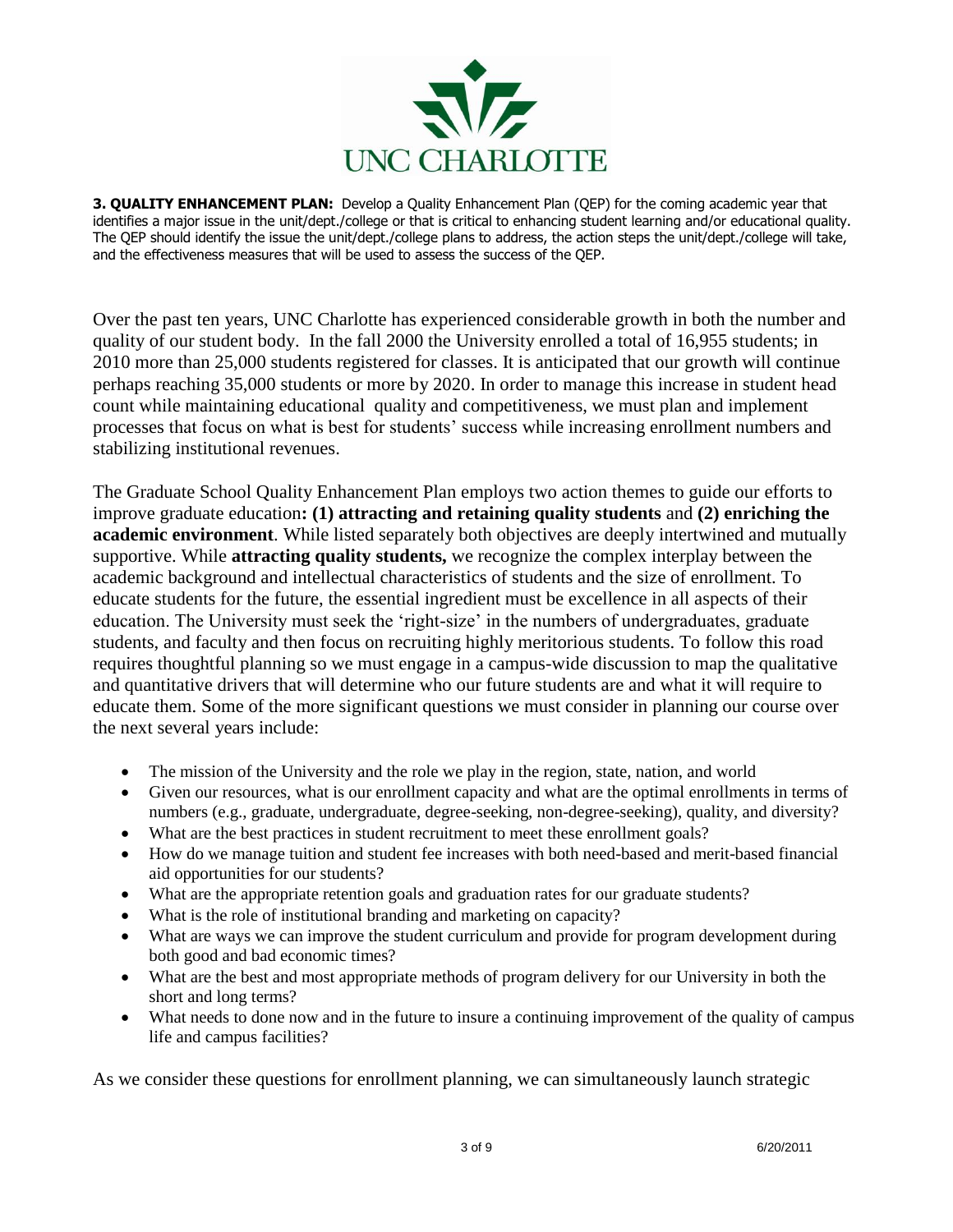

programs to facilitate the recruitment and retention of exceptional students. These initiatives could involve new and ongoing agendas for targeted recruiting, focusing efforts on retention programs initiated in the colleges, the Graduate School, and the Division of Student Affairs, increasing student opportunities for financial aid, scholarships, and fellowships, and planning for and implementing new and innovative curriculum programs.

Plans for **enriching the academic environment** are based on the belief that the success of all students during their studies and following graduation is often directly related to the overall academic environment of their educational experience. In order to allow students to take full advantage of opportunities to use their expertise to make a meaningful and lasting difference in their lives and the community, this QEP calls for establishing a variety of support and enrichment services that contribute to the development of community for students. In this context, we have identified several actions to be taken to help students succeed by fostering cross-disciplinary education, examining and removing barriers to students' timely completion of degree programs, promoting graduate and undergraduate students' efforts to conduct and subsequently disseminate their research, encouraging student participation in the intellectual life both on and off campus, and preparing graduates to work and communicate in a variety of venues. Additionally, to enrich the academic environment, the QEP will support the reduction of bureaucratic barriers and improve operational transparency through such actions as streamlining application and matriculation processes, financial aid and other funding, and improving access to financial and human resources. This **enrichment of the academic environment** will firmly support **attracting and the retention of quality students** by creating a sense among prospective students that at UNC Charlotte they are important, valued, and that this is their academic and professional home.

The creation of this QEP should be seen as a catalyst for change and is integral to achieving the University"s agenda to become a major research University. But, the intended actions and assessments will not happen without human and financial resources. Therefore, the Plan must include structures and mechanisms for monitoring and ensuring the continued development and implementation of the QEP. To be successful the Plan must include units such as Enrollment Management, Academic Services, International Programs, ITS, Institutional Research, Distance Education, the Academic Colleges, University College, and the Graduate School. The divisions of Student Affairs, Business Affairs, Research and Federal Relations, Alumni and Community Affairs will also be engaged in this effort. Faculty members are critical to the accomplishment of all of these endeavors. Without recognition of the importance of faculty in the form of incentives, support, and development opportunities, achievement of this plan will not be possible. Furthermore, some proposed actions require new or reallocated funds.

This QEP will be forward looking and will span at least five years; however, because it is a *plan* and not a static document, it will be flexible and subject to modifications.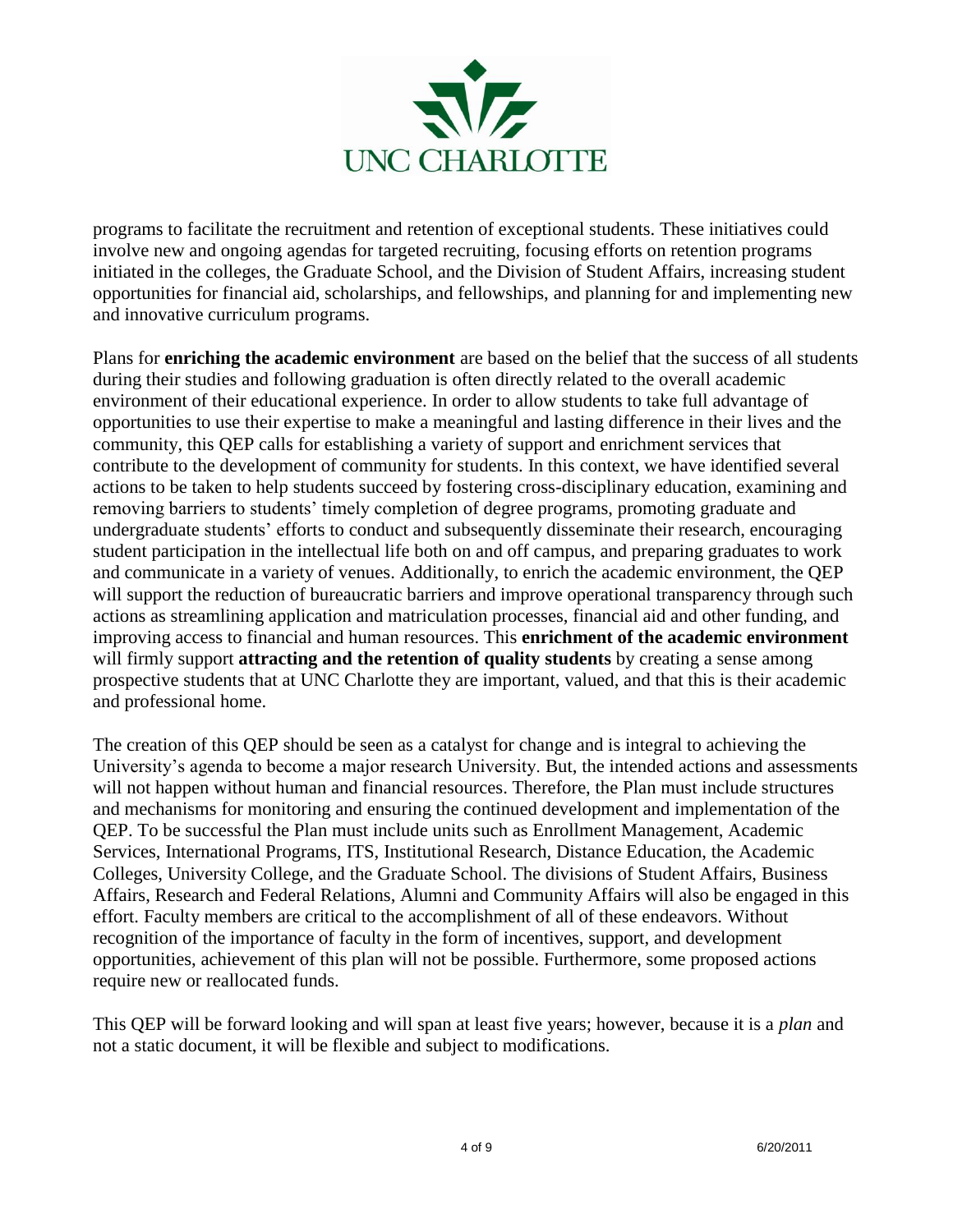

#### **C. ANNUAL EVALUATIONS BY UNIT:**

Briefly describe any annual evaluations conducted by units/depts./colleges to assess outcomes that are not included in the unit/dept./college's 2010-2015 Strategic Plan (.e.g., scholarly productivity.) 1 page maximum

#### **Graduate Student Needs Assessment**

The graduate student Needs Assessment was conducted in January/February 2011 using Student Voice. The response rate this year was a little over 12%, of the 4,542 students surveyed. Interestingly the percentage of responders in each degree category was the same as last year: 65% were pursuing a master's degree, 26% were doctoral students, and 7% were graduate certificate students

Overall our graduate students continue to be satisfied with their educational programs and with the support they receive from the Graduate School. Most (73%) agree moderately to strongly that they feel a sense of belonging to the particular program of study. Less than half (47%) moderately to strongly agree that they feel a sense of belonging to the larger UNC Charlotte community, while over a quarter of the respondents disagree to feeling a sense of community. In general the number of students who have a sense of belonging to the program and to the University is up 8% compared to last year.

The top three issues of most concern are:

- Availability of classes
- Work, financial commitments outside of school
- Availability of stipends and other sources of funding

#### **Post-Doctoral Fellows Needs Assessment**

For the first time this year, we also conducted a brief survey of our Post-Doctoral Fellows. Currently there are 33 post-docs on campus. We received a 36% response rate from this survey. In general we found that our post-docs are not very satisfied with the training they receive. Most reported that their training in areas such a research ethics, group or lab management, intellectual property issues, project management, grant or proposal writing is informal or non-existent and that there is a clear lack of any formal programs. This finding suggests that the CGL can help fill the gap in the training for some of these researchers.

#### **Graduate Assistantship Renewals**

In 2010-11\$1,636,268 was up for renewal in 13 doctoral programs and six master"s degrees. Each program was invited to apply for renewal of this funding and asked to respond to the following:

- 1. The number of students supported during the three year allocation and the amount of funding provided to each student
- 2. How graduate assistantships were assigned.
- 3. How the assistantships contributed to the degree program.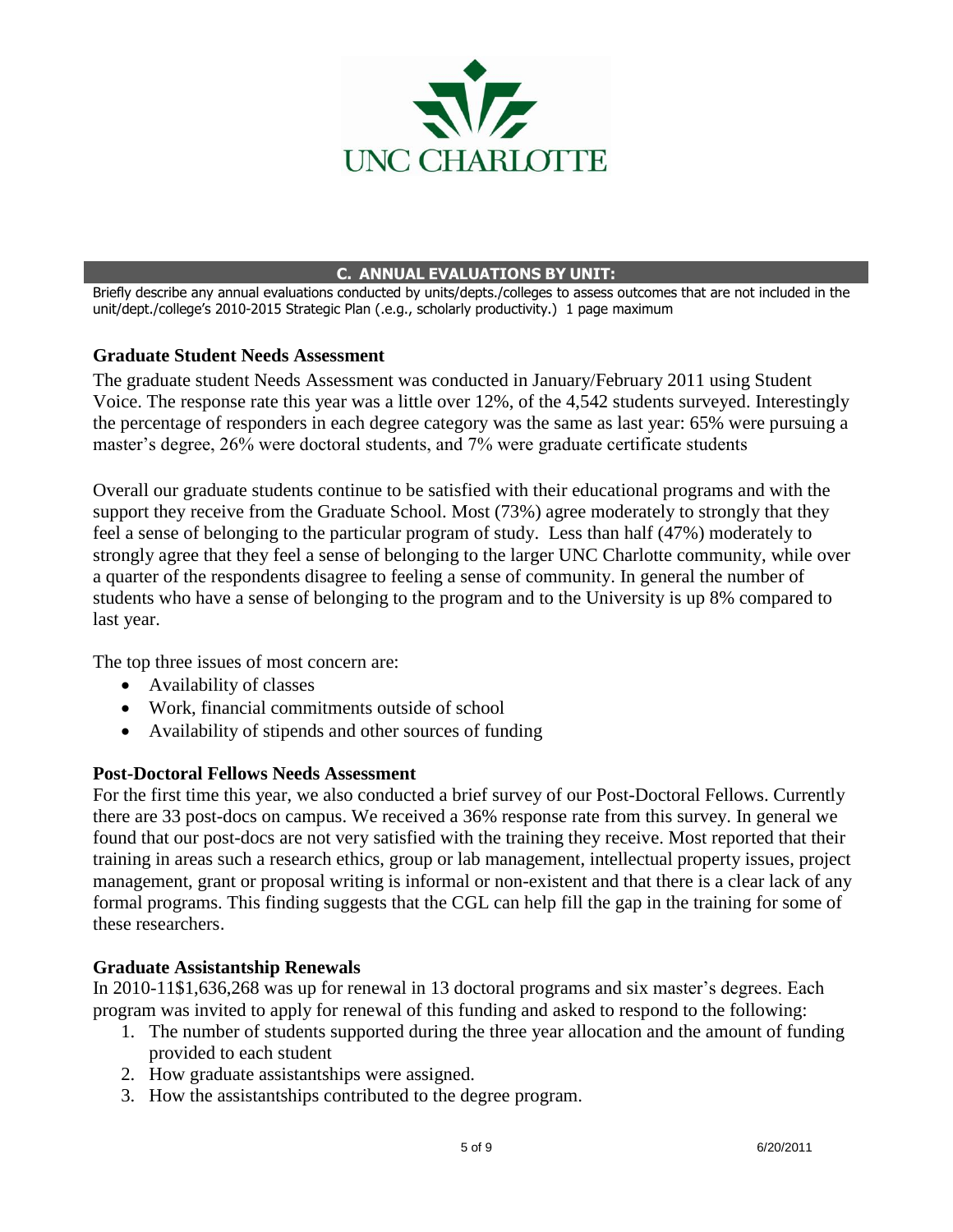

- 4. How the assistantship assignments contributed to the professional development of the students.
- 5. The impact of the funding on the quality of the program.
- 6. How the program was able to leverage these funds to increase the financial support of their students.

## **Graduate Applicant Survey**

In March 2011, the applicant survey was reformatted and put into production again to continually evaluate applicants" experiences with the online application process in ApplyYourself. As of 5/13/2011, 1,025 surveys had been submitted and 96% of the respondents stated that the admissions application is easy to complete.

## **Graduate Program Review**

To ensure the progressive advancement of graduate programming at UNC Charlotte, a proposal went to the Graduate Council to develop and adopt the policies, guidelines, and procedures for a regular and systematic review of doctoral programs at UNC Charlotte. Although a similar review for the master's programs would be beneficial, the appropriate first step is to develop a review for the doctoral degrees first since they are fewer in number, more uniform in structure, and all have been implemented since 1994.

The primary purpose of this review will be the improvement of graduate programs, as measured by the quality of the faculty, the students, library and other educational resources, the curriculum, and available facilities. By creating a structured, scheduled opportunity, program review will provide a strategy for improvement that is well-reasoned, forward-thinking, and is as apolitical as possible.

A committee of Graduate Council members, Lee Gray (chair), Todd Steck, Larry Mays, Rob Roy McGregor, Frada Mozenter, and Susan Sell (ex officio) has been formed to prepare a comprehensive plan for Doctoral Review that will be carried forward to the Council in the fall 2011.

Below are examples of the evaluations that are conducted on a routine basis:

- Graduate Application statistics (weekly)
- International Undergraduate Application statistics (weekly)
- Graduate Enrollment reports (monthly, bi-weekly)
- International Undergraduate Enrollment reports (monthly, bi-weekly)
- Graduate retention/attrition reports (bi-annually)
- Graduate Applicant survey
- Application for Degree (bi-annually)
- Graduate Student Needs Assessment Survey (annual)
- Post-doctoral Fellow Needs Assessment Survey (annual)
- Graduate Exit Survey (3 times per year)
- Data Integrity survey (reports are run 1-3 time weekly)
- Graduate Certificate Program review (five-year cycle)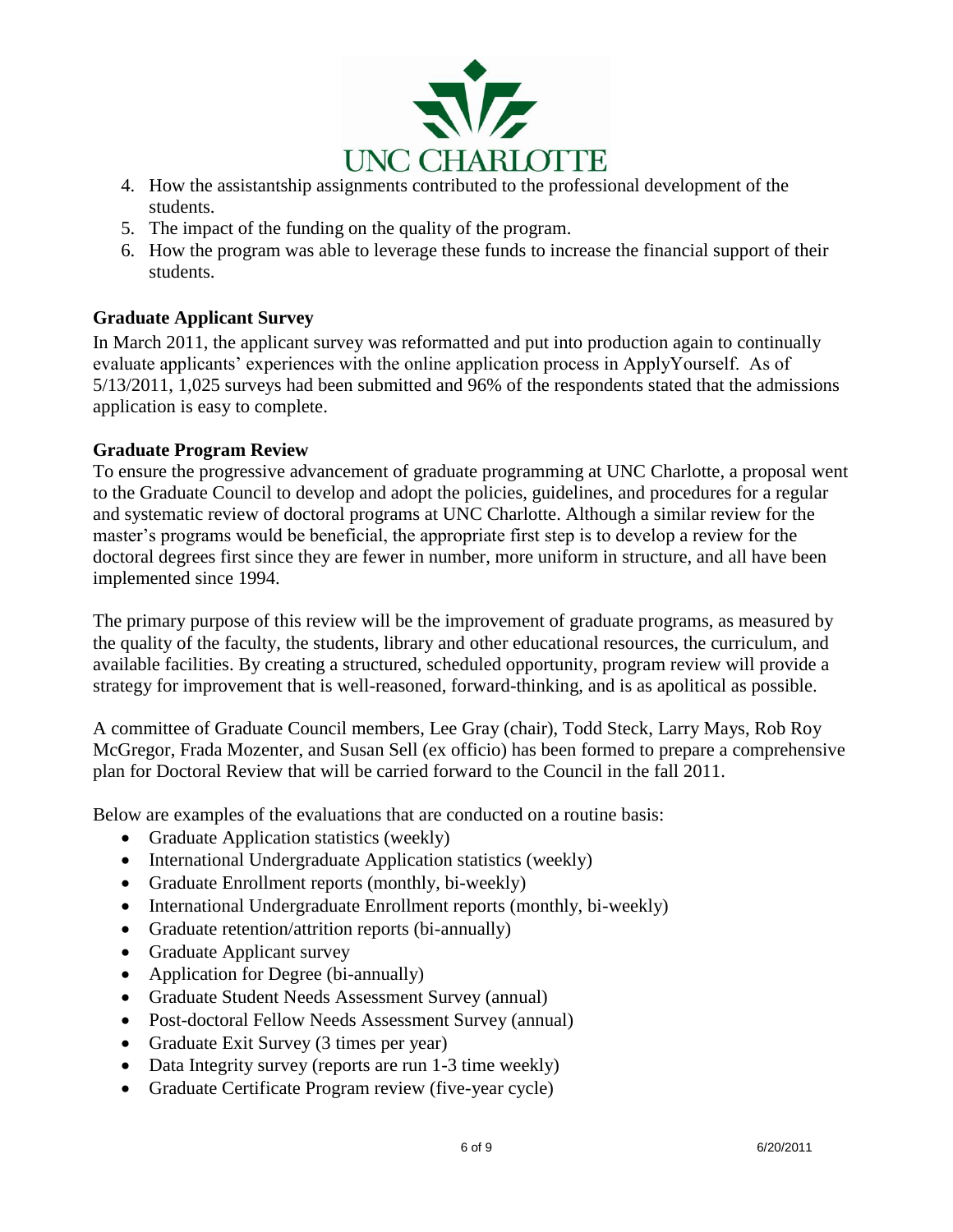

- Graduate Faculty review (three to five year cycle)
- Graduate Faculty criteria review
- Graduate Assistantship allocation review (three-year cycle)
- New Graduate Student Orientation survey (bi-annually)
- Graduate Student Professional Development program surveys
- CGS/GRE Survey of Graduate Enrollment and Degrees (annually)
- CGS Survey of International Applications/Admits/Enrolled Students (three times per year)
- Survey of Earned Doctorates (annually)

### **D. EXAMPLES OF DATA-BASED IMPROVEMENTS DURING THE YEAR:**

Describe 3 examples of how the unit/dept./college has used assessment data for the purpose of improvement during the year.

- 1. Utilizing data obtained from graduate application statistics, enrollment reports and feedback provided by the Graduate Enrollment Management Working Group enrollment projections for fall and spring terms were refined and modified accordingly.
- 2. As a result of the assessment of learning outcomes, the Graduate Educational Opportunities (GEO) course (UCOL 3401) for under-represented students was requested on a permanent basis and will again be offered in fall 2011.
- 3. The Graduate Student Needs Assessment Survey indicated that graduate students needed more focused helped with career development. To address this need, the CGL collaborated with the Office of Career Services to offer sessions on the "academic job search". In addition, the CGL worked with an industry consultant to provide resume and CV review for doctoral students. The survey also provided data on the most effective ways to communicate with students. Students asked for advanced notice of programs and a calendar that was easily accessible. To meet these needs, the GradWeekly email was developed and implemented. Similarly, part-time students expressed frustration that workshops are held during the day, when they cannot attend. This fall, the CGL will offer hours on Sunday afternoons, as well as two evenings a week. Intentional efforts will be made to hold workshops during those times so that part-time students can attend. The survey also showed that fewer departments are offering training to their graduate teaching assistants than in the past. Therefore, the CGL hired a faculty affiliate to develop and promote teaching training. A more seamless orientation was developed and a three credit course on graduate teaching was offered.

## **E. ASSESSMENT OF EVALUATION METHODS**

Comment on the strengths and weaknesses of unit/dept/college's assessment methods and describe plans (if any) to strengthen outcomes assessment during the coming year.

Needs Assessment: The needs assessment is useful but it has all the limitations of a survey. The response rate could be higher and the respondents are not completely representative of the graduate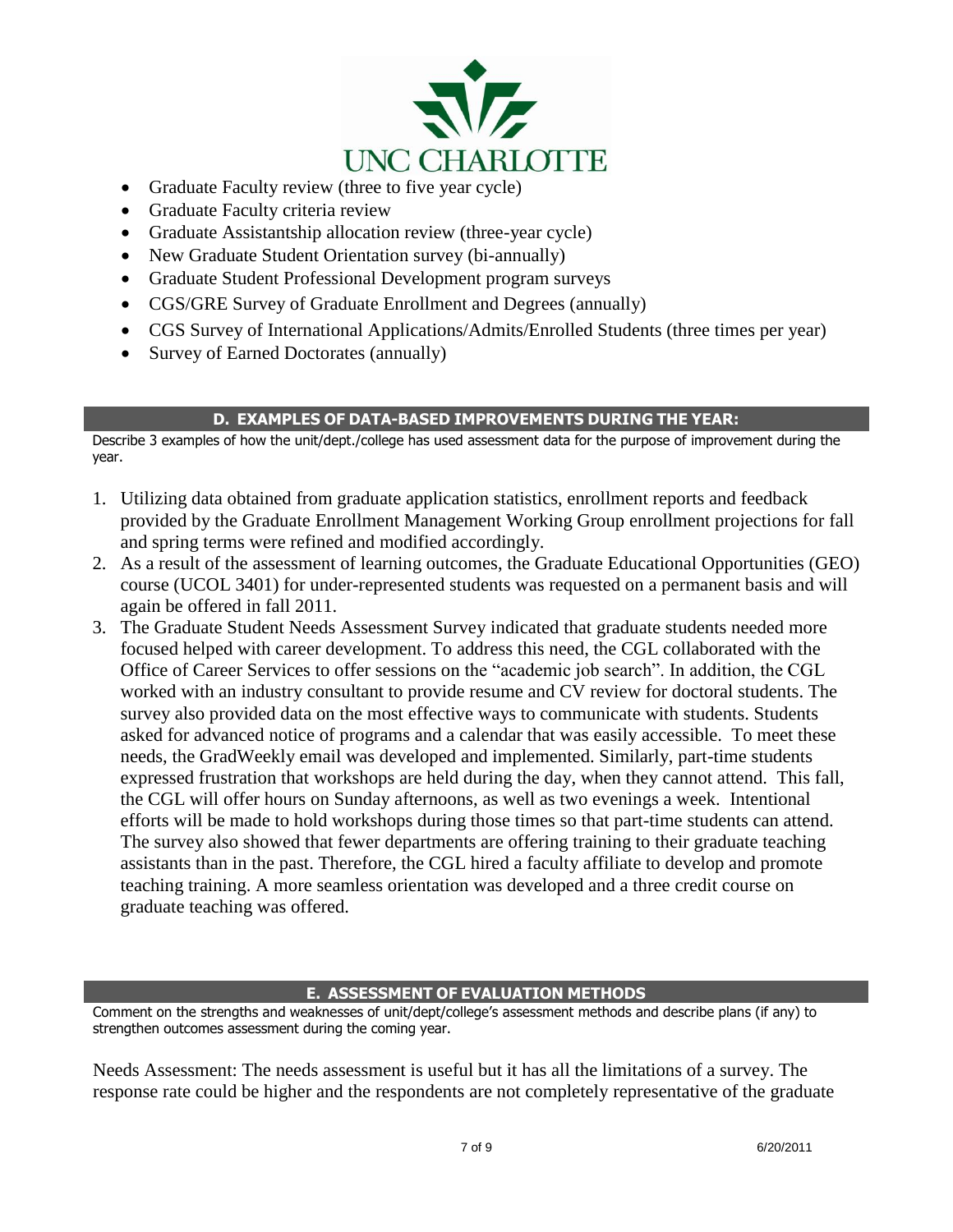

population. However, there are enough responses from each college to draw broad conclusions and recommendations for improvement.

Post-Doctoral Survey: Because the UNC Charlotte post-doctoral cohort is small, there is a reluctance to answer some questions honestly. In an effort to provide confidentiality, we do not collect names or ID numbers, making it difficult to follow up with respondents.

Graduate Assistantship Renewals: Assistantship funding is awarded to a program on a three-year renewable cycle. At the end of the term, the program may request a renewal based on need, utilization of funds, and merit of purpose. Unfortunately, as the process currently stands the data requested are all self-reported. However to be effective we must have access to accurate and relevant data. This is particularly true for financial information especially when funding is limited. In administering

graduate student support money, the Graduate School office must have a comprehensive picture of the funding available for graduate students. This continues to be a chronic issue for the office.

The Exit Survey was drafted but not implemented. A mechanism for identifying students that are leaving must be paired with the technology to implement the survey. This is a goal for the coming year.